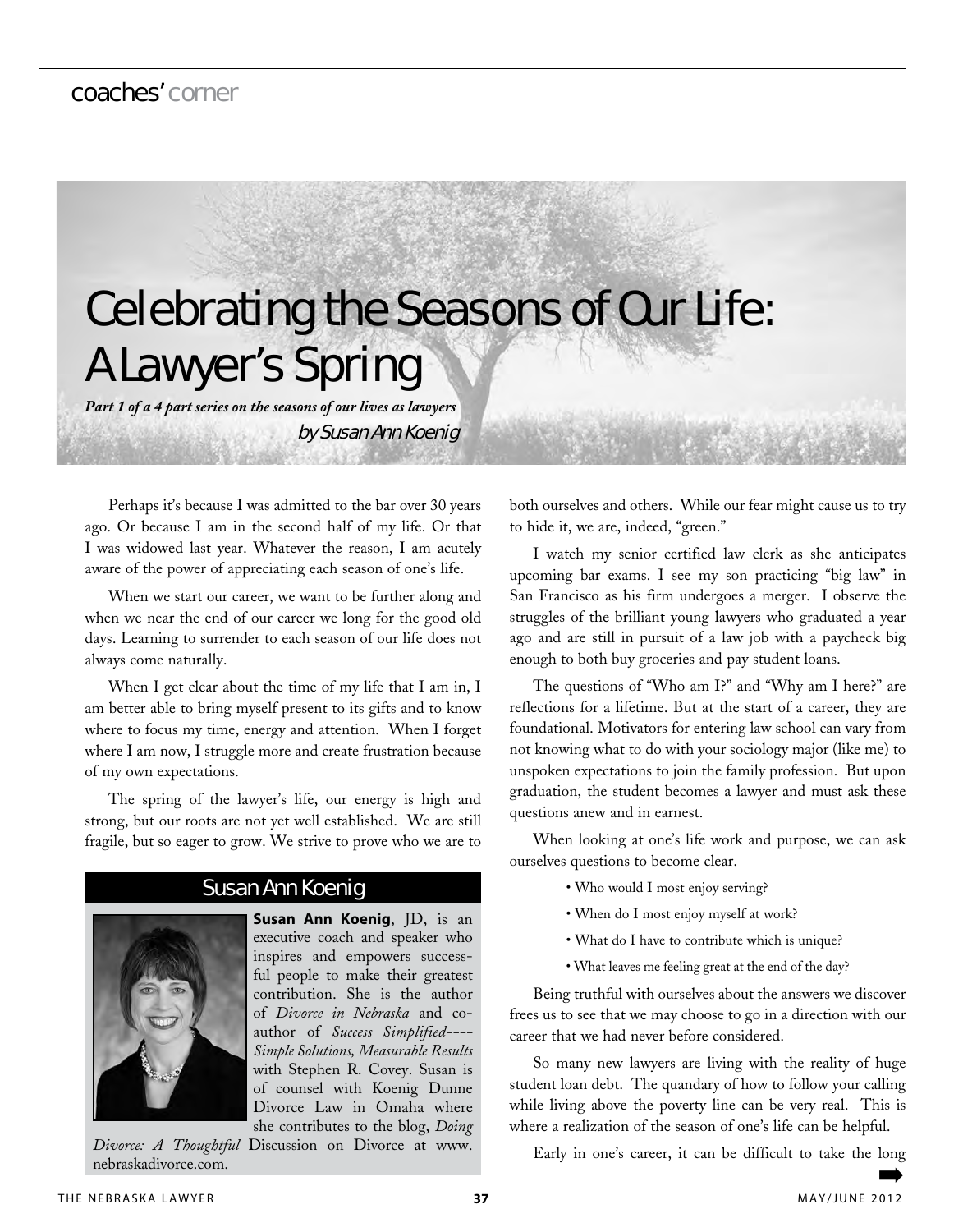### **coaches' corner**

view. After so many years of study and hard work, we are eager to reap some rewards. We find ourselves making comparisons to those in the top of our class who have captured those too few high paying jobs. Still, if we can recognize that we are in the spring of our career (no matter at what age we graduated), we can take a deep breath and take a long range look.

My first job out of law school ended when the small firm I worked for was unable to pay my \$15,000 a year salary. I went solo not long after; I hardly felt "successful." For years my income was lean and unpredictable, and the responsibilities tremendous. As I look back today, I see that in the spring of my life as a lawyer I planted seeds for careers both as a firm owner and as an executive coach.

Practicing, failing, and learning is a humbling reality for the novice lawyer, especially for those who were rock star students. With so many "firsts," the odds of misjudgments and minor mistakes increase. Add to this the countless skills not learned in law school, from how an introvert is supposed to be a rainmaker to discerning when to interrupt the senior partner with a question. In a season intended to build our confidence, we can be less sure of ourselves than ever.

At every season of our career, it is important to seek out support along the way. The power of letting in support cannot be underestimated. For the beginning lawyer, it is critical.

- A "spring lawyer" can benefit from asking:
	- Who might serve as role models for me?
	- Where do I find mentor?
	- How can I let in more support from my family?
	- Would having a coach be useful?
	- Am I willing to ask for help when I don't know or am not sure?

Being willing to let in help will not only accelerate your growth, but it will give your journey more ease and joy.

The first season of our life as lawyers is one of learning. Learning who we are as advocates. Learning who we are as colleagues. Learning that the process of learning the law is never ending.

Lawyers are accustomed to "knowing the answers." We are well educated. People pay us to have the "right" answers. For many of us, admitting we don't know---something, anything, or everything---can be extraordinarily uncomfortable. Early in our careers we are driven to appear competent and capable. If we ask too many questions, our deepest fear is that others will think us stupid, lazy, or incompetent.

When we fail to let in support, it costs us. The sooner an attorney can develop the capacity to do so, the sooner life gets easier. Shift the focus from avoidance of your discomfort to